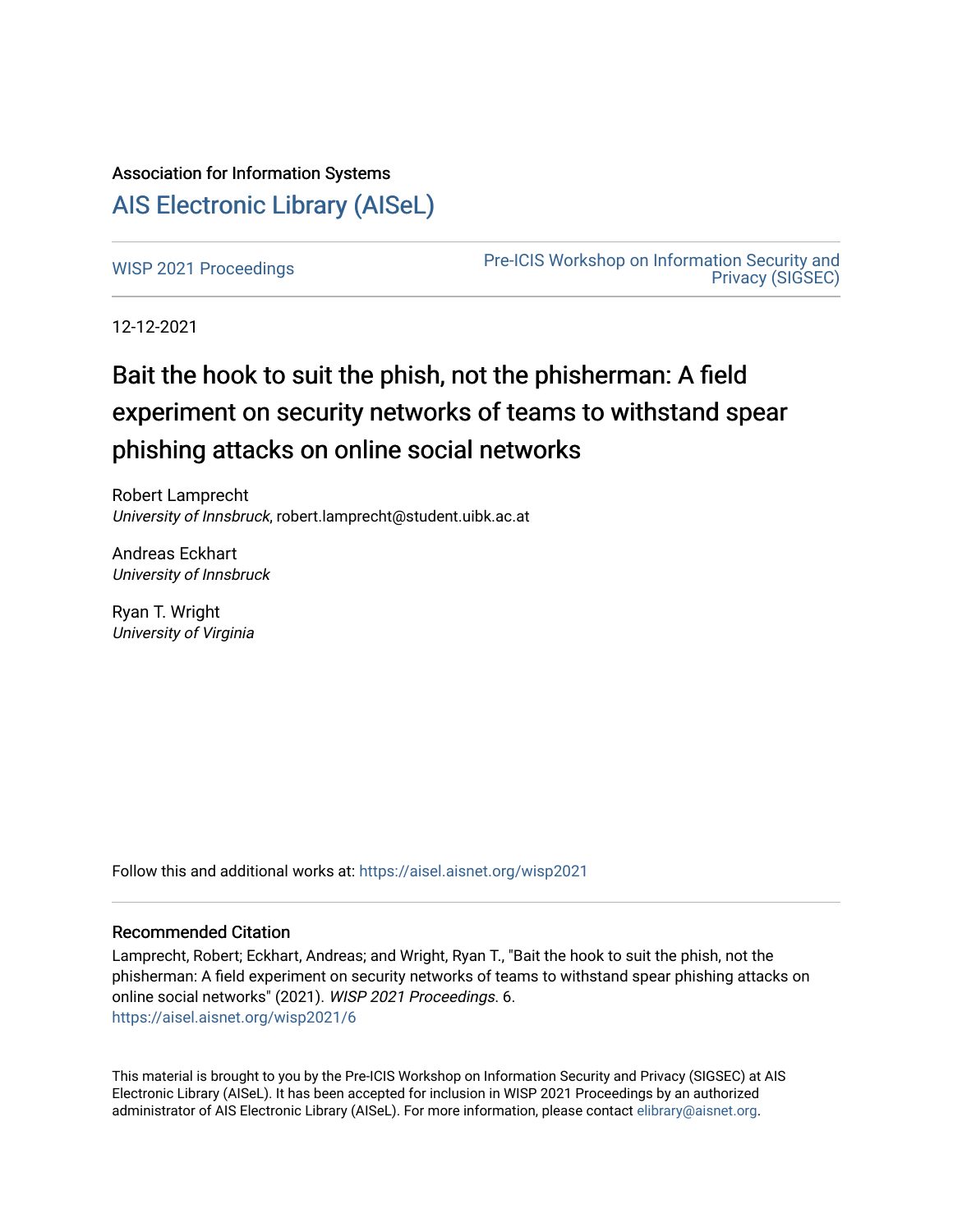# **Bait the Hook to Suit the Phish, not the Phisherman: A Field Experiment on Security Networks of Teams to Withstand Spear Phishing Attacks on Online Social Networks**

**Robert Lamprecht**<sup>1</sup> Faculty of Business and Management, University of Innsbruck, Innsbruck, Austria

**Andreas Eckhart** Faculty of Business and Management, University of Innsbruck, Innsbruck, Austria

**Ryan T Wright** McIntire School of Commerce, University of Virginia, Charlottesville, USA

# **ABSTRACT**

In this paper, we present our research in progress of a field experiment conducted to observe the impact of collective security behavior of teams when being targeted with a spear phishing attack on online social networks. To observe the shaping of security networks in teams, fifteen different honeypot profiles were created to send spear phishing messages after an initial bonding of eight weeks to the target group of 76 people. The experiment simulated a regular communication on online social networks of three teams of an international organization. The team members were entangled in personal and individual chats on an online social network to later react to an unexpected and unforeseen spear phishing message. As previous research has shown, various aspects influence the spear phishing susceptibility, but the collective security behavior has currently been neglected. This work plans to evaluate how security networks are being formed, the factors relevant to shape those networks and efforts to protect against spear phishing attacks.

**Keywords:** spear phishing, social engineering attacks, social network, group context,

collective security

<sup>&</sup>lt;sup>1</sup> Corresponding author. robert.lamprecht@student.uibk.ac.at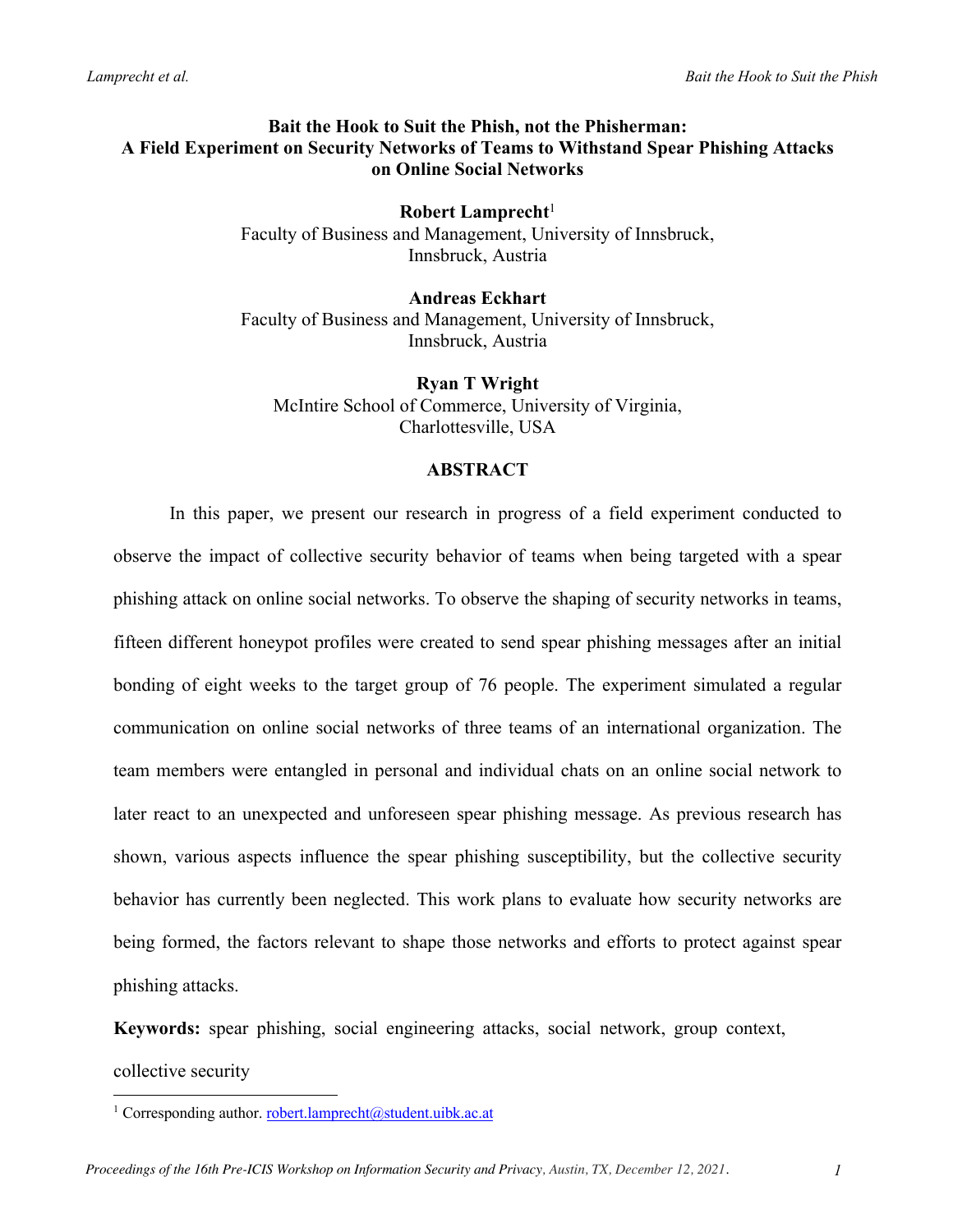#### **INTRODUCTION**

Lacking cybersecurity is among the highest risks in the next ten years in terms of likelihood and impact. Failures from Cybersecurity remain one of the top ten global risks which impact our society and our global ecosystem (World Economic Forum 2021). But risks resulting from the cyber domain are an evolution, but not a revolution. With regards to social engineering in particular, phishing (Bose and Leung 2007; Wright et al. 2010) is still attack mode number one.

In phishing research, several studies with various research foci explored phishing and the way people react when receiving seemingly legitimate emails (Abbasi et al. 2021; Aleroud et al. 2020; Caputo et al. 2013; Jensen et al. 2017; Martin et al. 2019; Wright et al. 2014). Predominately these studies dealt with the individual aspects of phishing, using traditional means of electronic communication such as email messaging, neglecting the developments of new forms of digital communication. Along with this, also research dealing with developments of new technology platforms, such as social media, aside from traditional desktop or laptop devices and their influence on the success of phishing attacks is rare (Anti-Phishing Working Group 2021; Jensen et al. 2017). Within this research in progress, we present an approach to analyze the creation and formation of security networks and their effectiveness when resisting spear phishing attacks performed on social networks.

The following sections present the background of spear phishing and related social phishing research, followed by the methodology for our field experiment. The paper concludes with the current progress, the status and the potential implications form this work.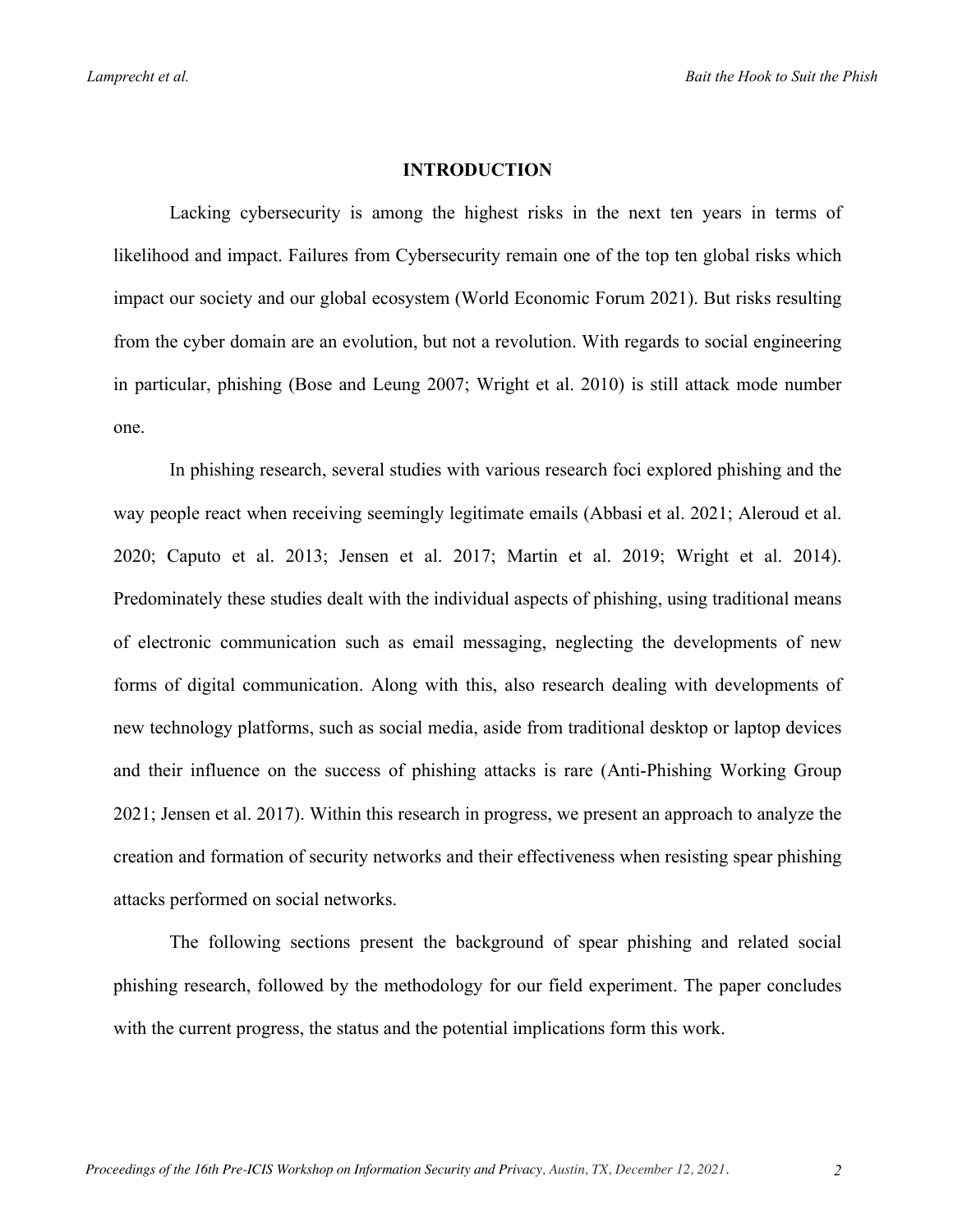#### **RESEARCH BACKGROUND**

The social influence phenomenon is one of the key concepts to direct, instruct, coordinate and influence other members of a certain species (Cialdini et al. 1990, 1991). Several researchers address this phenomenon and the respective areas such as conformance (Nail and Ruch 1992), obedience, a form of social influence that requires performing an activity under the order of an authority (Milgram 1963), or persuasion or attitude change (change in response to a message) (Hovland et al. 1953), compliance (Asch 1956) (change in response to an explicit instruction) , social forces (change in response to the structure of the social situation) (Milgram 1967) and help (change in response to someone´s need) (Brehm 1966). The work of Asch and the subsequent research demonstrated that the judgements of one person can be influenced by the judgments of others (as social norms). Two motives were identified (1) informational social influence through the acceptance of the social norm as valid information and (2) normative social influence through reward for compliance with the social norm or penalty of noncompliance (Deutsch and Gerard 1955).

The research work on social influence by Robert Cialdini introduces six core principles of influence which are reciprocity, scarcity, consistency, authority, liking and social proof (Cialdini 2009). Current phishing research in the field of Information Systems (IS) addresses several of Cialdini's principles (Oliveira et al. 2017; Parsons et al. 2019; Taib et al. 2019; Vishwanath et al. 2011; Williams et al. 2018). According to researchers (Caputo et al. 2013), spear phishing is defined as type of attack in the domain of cyberthreats which attempts to get unauthorized access to users or organizations IT systems for the threat actors' benefit. Access is usually obtained by crafting seemingly legitimate email messages which impersonate trust relationships (e.g., using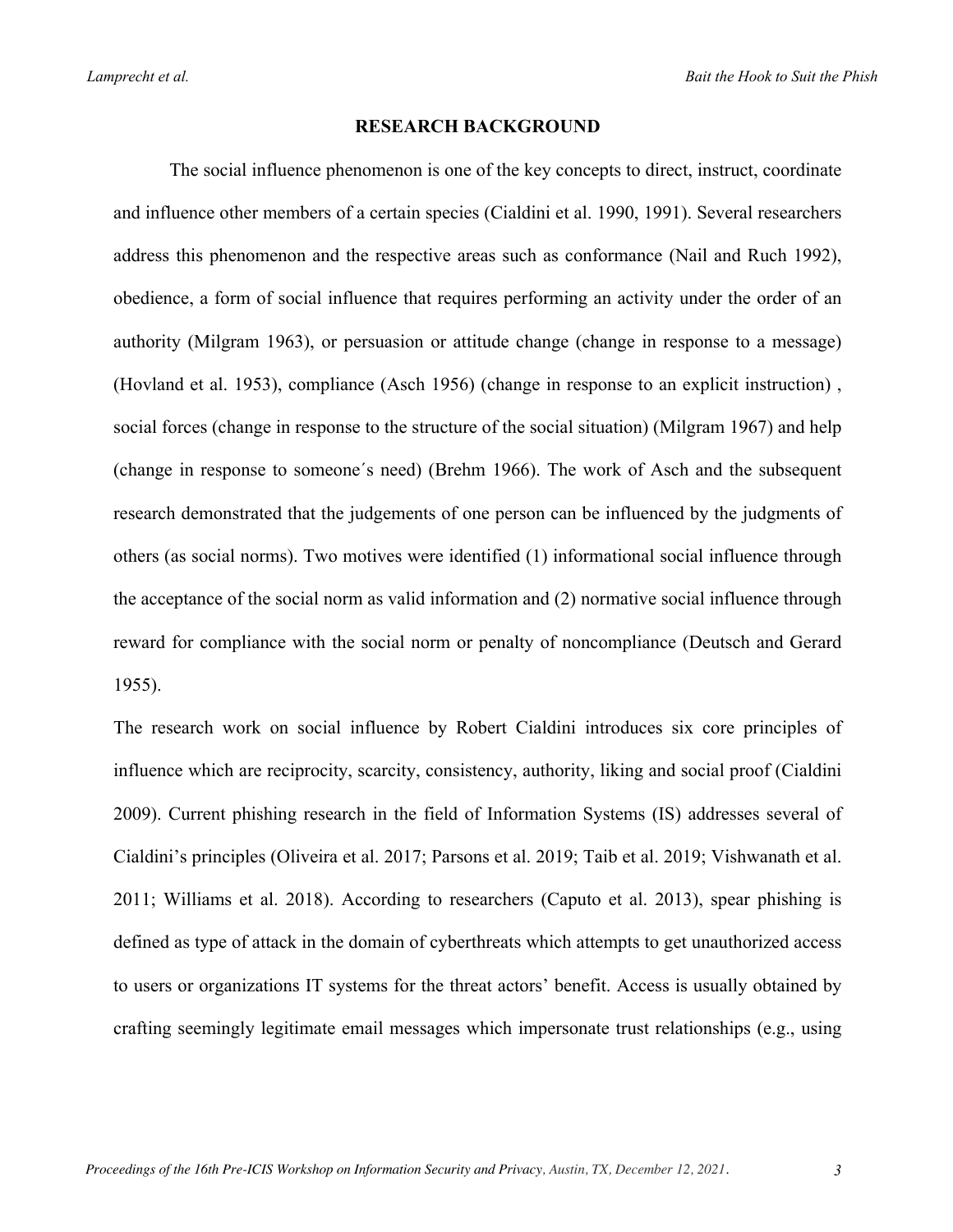the power of authority) and networks inside a company or a group of people, which actively work together for a dedicated context (Frauenstein and Flowerday 2020).

Phishing and spear phishing research aims to understand how the people's perception of susceptibility changes or adjusts over time, as the phishing attacks are evolving and becoming more sophisticates for the recipients (people) to detect (Chen et al. 2020). Although, current literature agrees upon the importance of fighting spear phishing, research synthesizing the current state of knowledge on spear phishing is scarce so far (Hong 2012). The existing approaches are fragmented, uncovering gaps in its definition and configuration (Parsons et al. 2019; Silic and Back 2016; Silic and Lowry 2020). The current definitions primarily focus on email communication as the sole means of electronic communication to interact with the victim.

While existing research very much focuses on electronic communication such as email, it somewhat neglects to consider literature on the social media channels. Literature acknowledges this gap calling for future research to explore security awareness trainings in other contexts aside from traditional phishing by adapting the training techniques for encouraging appropriate behavior in other IT security settings such as information disclosure on social media (Jensen et al. 2017; Parsons et al. 2019; Silic and Back 2016).

Many researchers have examined how individual users can be trained to identify and detect traits of phishing and successfully avoid being a victim (Albladi and Weir 2020; Caputo et al. 2013; Jampen et al. 2020; Jensen et al. 2017; Puhakainen and Siponen 2010), however less have examined the group aspect by means of human relation and how a group or collective of people (Mattke et al. 2020) could act against external phishing attacks in general, and against spear phishing attacks in the social world (Algarni et al. 2015; Benenson et al. 2017; Choi et al. 2015; Jiang et al. 2013; Krasnova et al. 2010; Oliveira et al. 2017; Yazdanmehr et al. 2020), in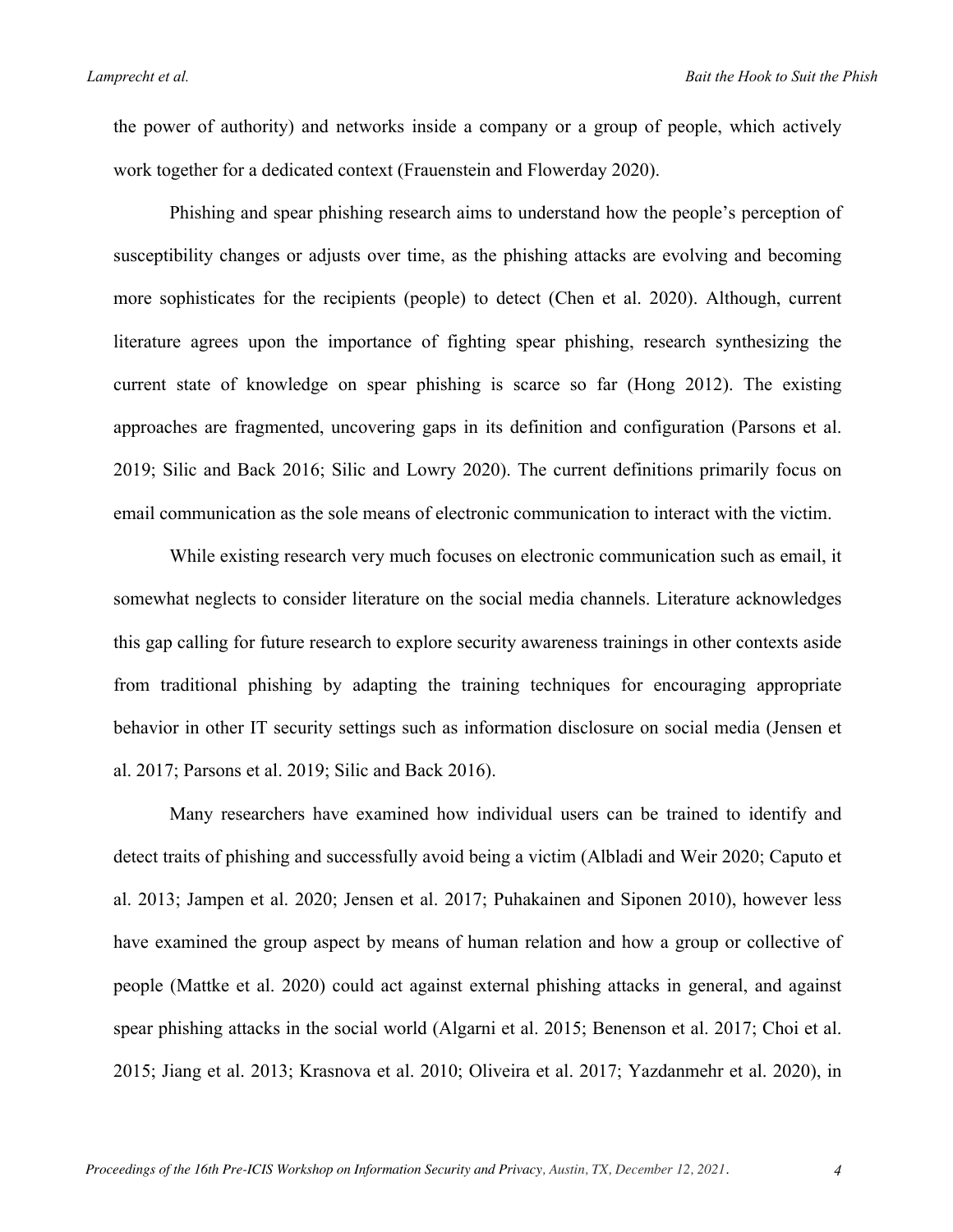particular (Jagatic et al. 2007; Wright et al. 2020). Therefore, we formulate the following research question: How do security networks evolve in an organization and what is their impact, effect and characteristic when withstanding spear phishing attacks performed on online social networks?

#### **METHODOLOGY**

# **Spear Phishing Field Experiment Design**

For this work, we conducted a randomized mock spear-phishing field experiment in three different teams of an international organization. The field experiment used the online social network (OSN) Instagram and reflects the approach of Wright et al (2014) to answer our research question. The organization is keen to raise the awareness of the different teams and to prepare them to cope with the risks resulting from the use of OSN.

As part of this preparation, 15 honeypot Instagram profiles were prepared with different cover stories and were operated over a period of six months to create seemingly legitimate online content. Thereafter, the honeypot profiles tried to start interacting with the target profiles (list is provided by the organization). The aim of the honeypot profiles was to establish trust (Cialdini et al. 1991), to influence targets for non-conformance (Nail and Ruch 1992) and non-compliance with the organization´s policies (Asch 1956) and to provoke a behavioral change (Milgram 1967). One team received a dedicated security awareness training to address the social media risks and to measure the effectiveness and memory of this intervention.

Prior the start of the spear phishing field experiment, the social network profiles of the teams were analyzed to retrieve public available insights into the organization. Data of all public Instagram profiles was automatically collected, using a custom-developed scrape engine,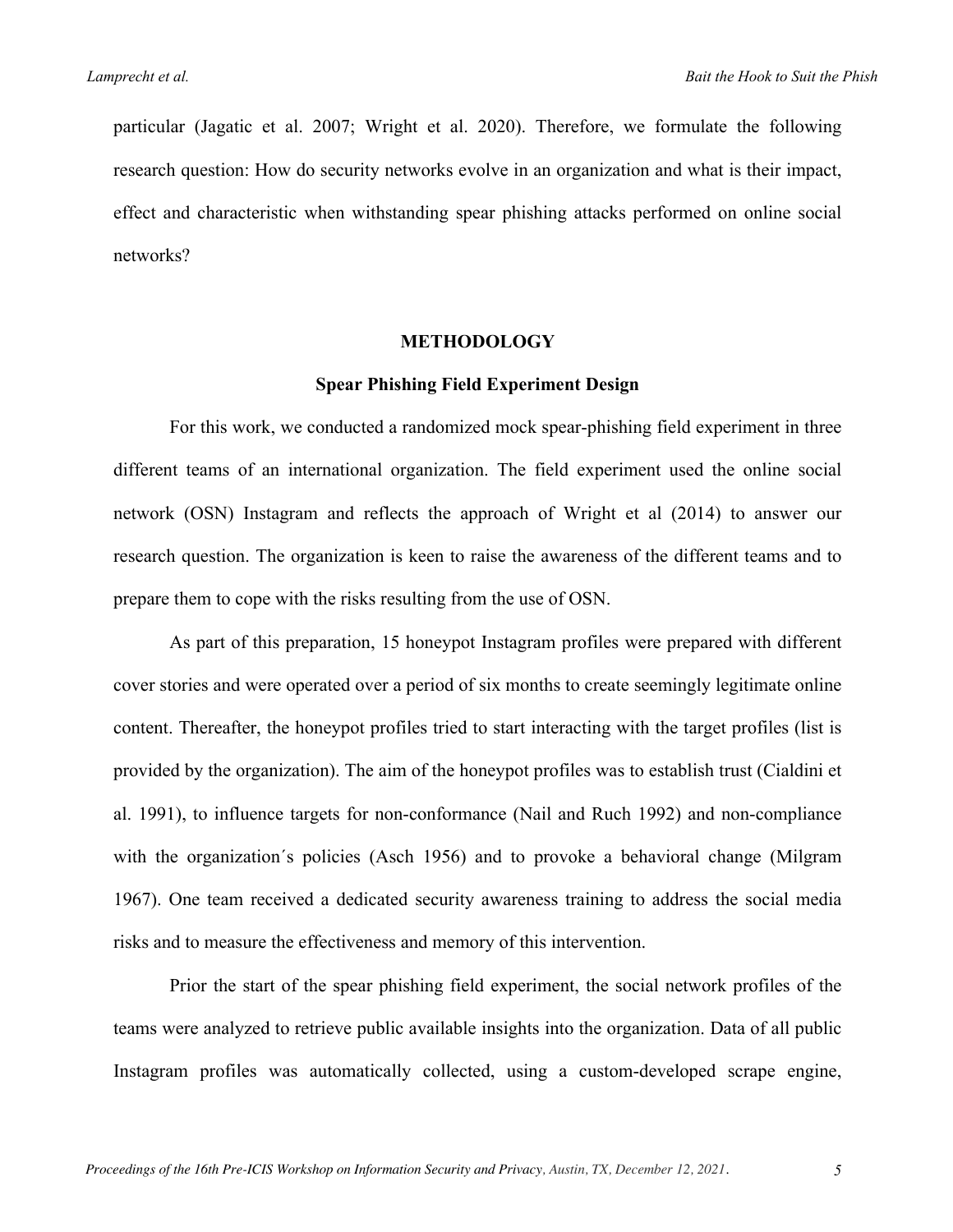including, but not limited to posts, likes, comments and answers. This data provided insights into the team exposure (e.g., content shared, information disclosure) and the shaped online network of the teams which acted as a starting point to identify possible exposed profiles.

Interaction within the field experiment was solely done on Instagram like getting connected with the team members, messaging with them and to exfiltrate information from the team members. Before the end of the field experiment, which lasted eight weeks, all target profiles received an Instagram phishing message, either from a source they already know (i.e., one of the honeypot profiles) or from an unknown source (i.e., an Instagram page which publishes random pictures). Sources of phishing messages were assigned randomly but were equally distributed among the three teams.

To measure phishing susceptibility, we tracked the message seen notification for every target on Instagram. As this measure can be deactivated in the Instagram privacy settings, we coded a unique number for every target into the link prior sending it on Instagram. Every click on the link created a log entry, if the target clicked on the link and no entry, if the link was not clicked. Recent phishing research also used this objective measure (Wright et al. 2014).

Before the SETA measure, which uncovered the background of the field experiment to the target audience, the participants in the field experiment completed a post-experiment-survey that discusses the advice network (Cross et al. 2001), the professional network (Mertens et al. 2020), the access network (Cross et al. 2002), the advice confirmation network (De Lange et al. 2004) and the friend network (Criado and Such 2015) when needing help to deal with challenges in the online social network Instagram. The survey furthermore discusses spear phishing selfefficacy (Schuetz et al. 2020; Wang et al. 2016) on online social networks (Frauenstein and Flowerday 2020), common ways to detect attacks, and gathered control variables that were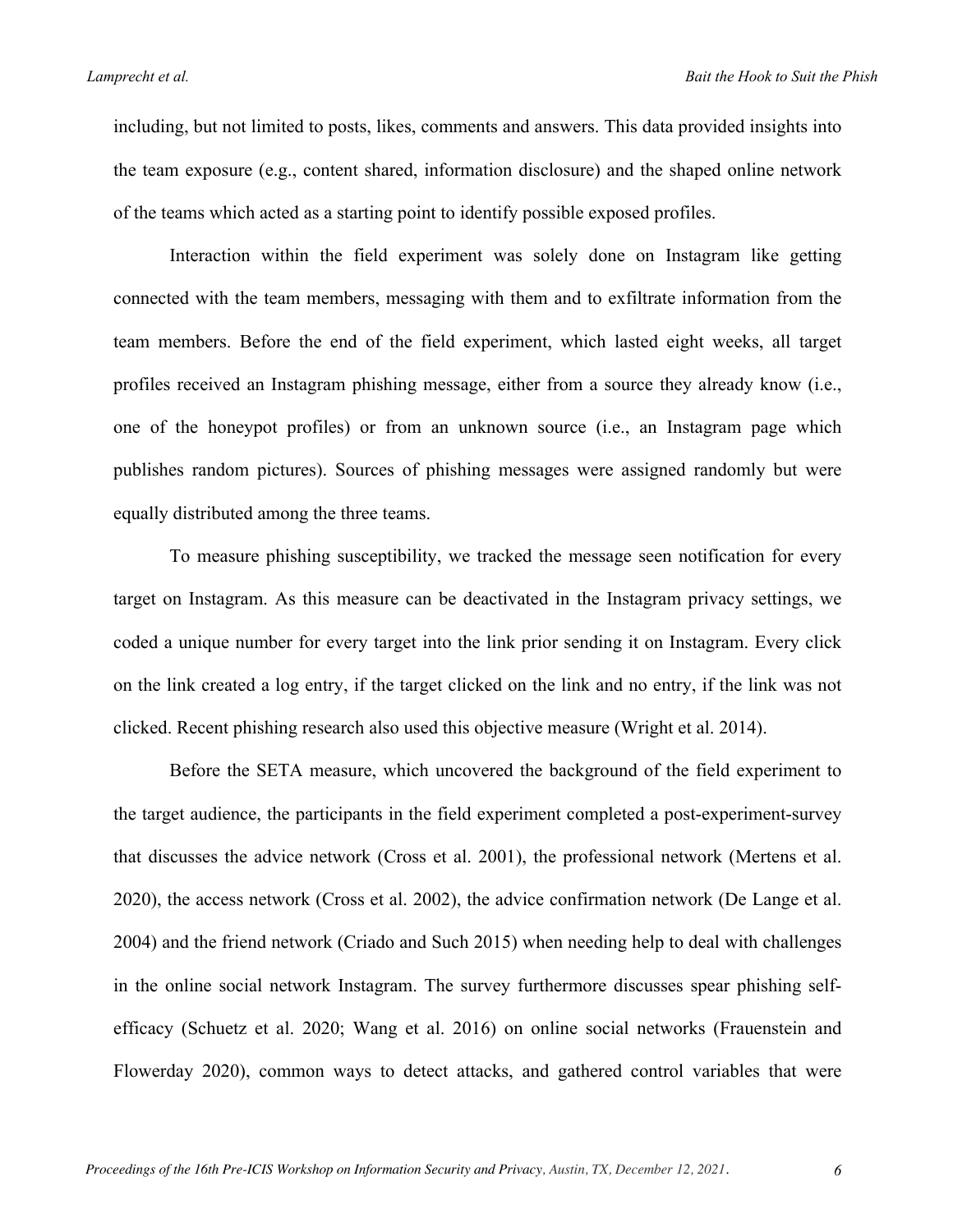included in the analysis. The invitation to participate in the SETA measure was masqueraded as a general training, to avoid any bias when answering the survey.

The results of the spear phishing field experiment were shared with the management of the organization for use and to understand the need for training and other interventions of exposed team members. To explore the effectiveness of the spear phishing attacks, we gathered the honeypot profiles used in the attacks, rated the manipulation techniques used in every profile and then examined the effectiveness of the profiles across the tree teams.

# **NEXT STEPS**

Currently, the data from this case, including the spear phishing messages, the post-field experiment survey and the OSN data has been collected and is ready to be analyzed. The next stage of the research will deal with the data analysis using R, Gephi and a custom-developed Python analysis code.

For example, we suggest that the victim´s exposure depends on the position inside a network. A general analysis, using the phishing funnel (Abbasi et al. 2021), will compare how many individuals failed the spear phishing test who did not receive a treatment and compare it with those individuals who did receive a treatment.

For the spear phishing messages sent, data analysis will compare, if the time of the day has an impact on phishing susceptibility with the data received from the timestamps of the target´s activity on Instagram.

For each type of honeypot profile, the analysis will evaluate, if more targets were victims of the phishing attack. The analysis included a comparison of the target´s position (centrality) in the OSN Instagram with the position inside the team from the post-field experiment survey.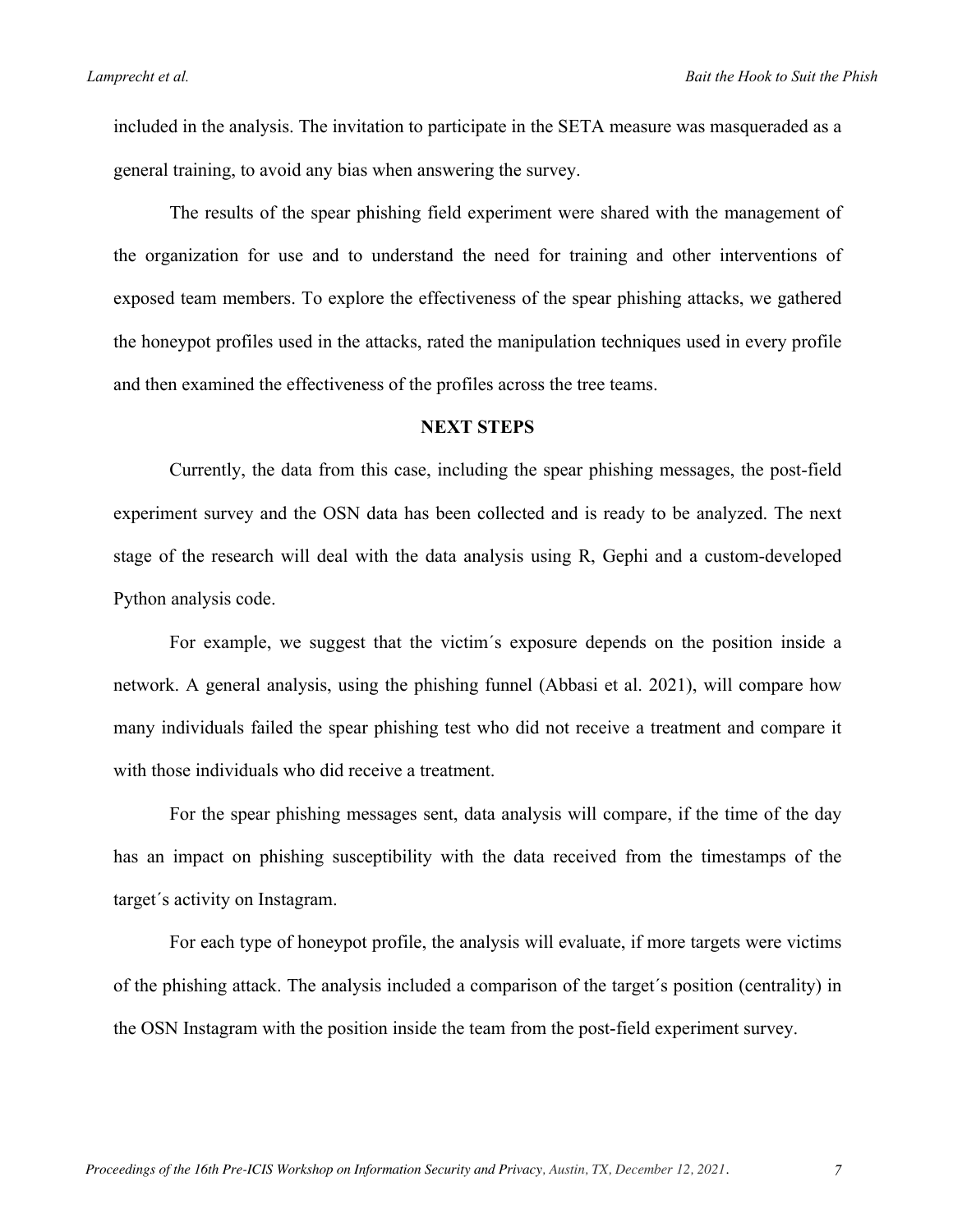Finally, additional variables including demographics (e.g., age, position in the team, social media experience, education) and other details (e.g., time of day of phishing response) and their effect will be analyzed.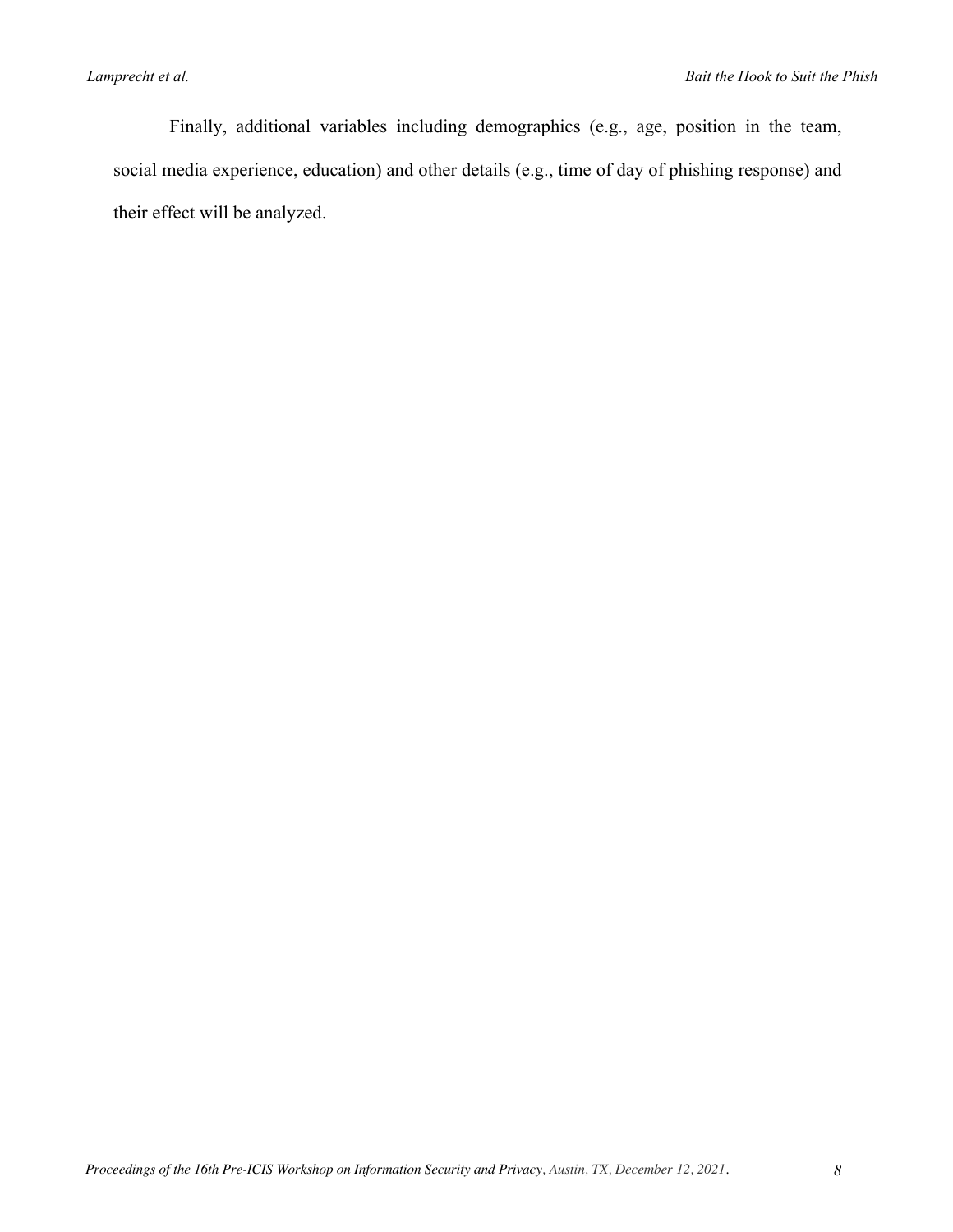# **REFERENCES**

- Abbasi, A., Dobolyi, D., Vance, A., and Zahedi, F. M. 2021. "The Phishing Funnel Model: A Design Artifact to Predict User Susceptibility to Phishing Websites," *Information Systems Research* (32:2).
- Albladi, S. M., and Weir, G. R. S. 2020. "Predicting Individuals' Vulnerability to Social Engineering in Social Networks," *Cybersecurity* (3:1), Cybersecurity.
- Aleroud, A., Abu-Shanab, E., Al-Aiad, A., and Alshboul, Y. 2020. "An Examination of Susceptibility to Spear Phishing Cyber Attacks in Non-English Speaking Communities," *Journal of Information Security and Applications* (55:September), Elsevier Ltd, p. 102614.
- Algarni, A., Xu, Y., and Chan, T. 2015. "An Empirical Study on the Susceptibility to Social Engineering in Social Net- Working Sites: The Case of Facebook.," *European Journal of Information Systems* (26:6), pp. 661–687.
- Anti-Phishing Working Group. 2021. "Phishing Activity Trends Report 2nd Quarter 2021." (https://docs.apwg.org/reports/apwg\_trends\_report\_q2\_2021.pdf).
- Asch, S. E. 1956. "Studies of Independence and Conformity: I. A Minority of One against a Unanimous Majority.," *Psychological Monographs: General and Applied* (70:9), US: American Psychological Association, pp. 1–70.
- Benenson, Z., Gassmann, F., and Landwirth, R. 2017. "Unpacking Spear Phishing Susceptibility," *Lecture Notes in Computer Science (Including Subseries Lecture Notes in Artificial Intelligence and Lecture Notes in Bioinformatics)* (10323 LNCS), pp. 610–627.
- Bose, I., and Leung, A. C. M. 2007. "Unveiling the Mask of Phishing: Threats, Preventive Measures, and Responsibilities," *Communications of the Association for Information Systems* (19:April).
- Brehm, J. W. 1966. "A Theory of Psychological Reactance.," *New York, Academic Press,* Oxford, England: Academic Press.
- Caputo, D. D., Pfleeger, S. L., Freeman, J. D., and Johnson, M. E. 2013. "Going Spear Phishing: Exploring Embedded Training and Awareness," *IEEE Security and Privacy* (12:1), pp. 28– 38.
- Chen, R., Gaia, J., and Rao, H. R. 2020. "An Examination of the Effect of Recent Phishing Encounters on Phishing Susceptibility," *Decision Support Systems* (133:September 2019), Elsevier, p. 113287.
- Choi, B. C. F., Jiang, Z. J., Xiao, B., and Kim, S. S. 2015. "Embarrassing Exposures in Online Social Networks: An Integrated Perspective of Privacy Invasion and Relationship Bonding," *Information Systems Research* (26:4), pp. 675–694.
- Cialdini, R. B. 2009. *Influence: Science and Practice (5th Edition)*, p. 272.
- Cialdini, R. B., Reno, R. R., and Kallgren, C. A. 1990. "A Focus Theory of Normative Conduct: Recycling the Concept of Norms to Reduce Littering in Public Places.," *Journal of Personality and Social Psychology* (58:6), US: American Psychological Association, pp. 1015–1026.
- Cialdini, R. B., Reno, R. R., and Kallgren, C. A. 1991. "A Focus Theory of Normative Conduct.Pdf," *Journal of Personality and Social Psychology* (58:6), pp. 1015–1026. (http://media.cbsm.com/uploads/1/AFocusTheoryofNormativeConduct.pdf).
- Criado, N., and Such, J. M. 2015. "Implicit Contextual Integrity in Online Social Networks," *Information Sciences* (325), Elsevier Ltd., pp. 48–69.
- Cross, R., Borgatti, S. P., and Parker, A. 2001. "Beyond Answers: Dimensions of the Advice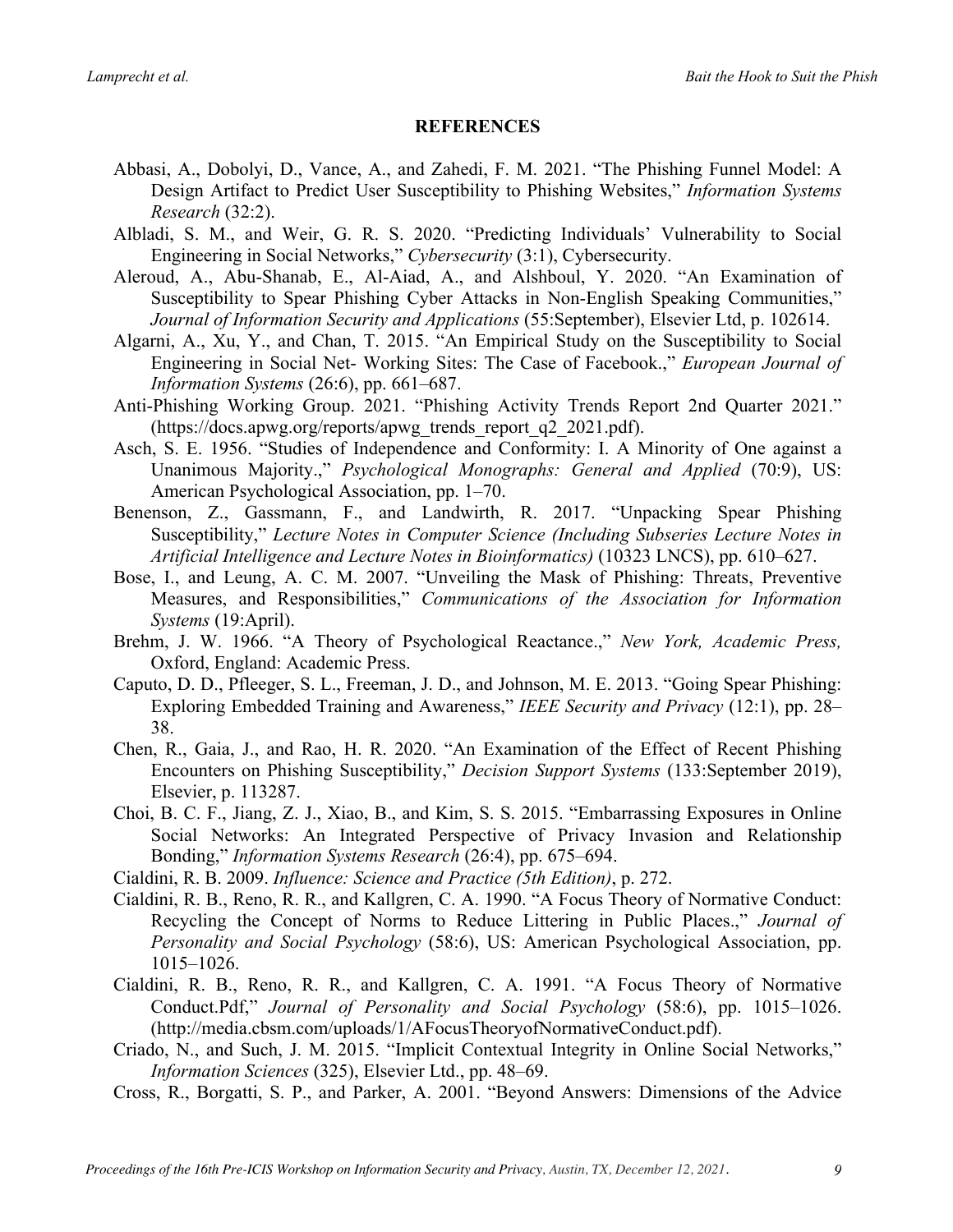Network.," *Social Networks* (23:3), Netherlands: Elsevier Science, pp. 215–235.

- Cross, R., Borgatti, S. P., and Parker, A. 2002. "Making Invisible Work Visible: Using Social Network Analysis to Support Strategic Collaboration," *California Management Review*  $(44:2)$ , pp. 25–46.
- Deutsch, M., and Gerard, H. B. 1955. "A Study of Normative and Informational Social Influences upon Individual Judgment.," *The Journal of Abnormal and Social Psychology* (51:3), US: American Psychological Association, pp. 629–636.
- Frauenstein, E. D., and Flowerday, S. 2020. "Susceptibility to Phishing on Social Network Sites: A Personality Information Processing Model," *Computers and Security* (94), Elsevier Ltd, p. 101862.
- Hong, J. 2012. "The Current State of Phishing Attacks," *Communications of the ACM* (55:1), pp. 74–81.
- Hovland, C. I., Janis, I. L., and Kelley, H. H. 1953. "Communication and Persuasion; Psychological Studies of Opinion Change.," *Communication and Persuasion; Psychological Studies of Opinion Change.*, New Haven, CT, US: Yale University Press.
- Jagatic, B. T. N., Johnson, N. A., and Jakobsson, M. 2007. "Social Phishing," *Communications of the ACM* (50:10), pp. 95–100.
- Jampen, D., Gür, G., Sutter, T., and Tellenbach, B. 2020. "Don't Click: Towards an Effective Anti-Phishing Training. A Comparative Literature Review," *Human-Centric Computing and Information Sciences* (Vol. 10), Springer Berlin Heidelberg.
- Jensen, M. L., Dinger, M., Wright, R. T., and Thatcher, J. B. 2017. "Training to Mitigate Phishing Attacks Using Mindfulness Techniques," *Journal of Management Information Systems* (34:2), pp. 597–626.
- Jiang, Z., Heng, C. S., and Choi, B. C. F. 2013. "Privacy Concerns and Privacy-Protective Behavior in Synchronous Online Social Interactions," *Information Systems Research* (24:3), pp. 579–595.
- Krasnova, H., Spiekermann, S., Koroleva, K., and Hildebrand, T. 2010. "Online Social Networks: Why We Disclose," *Journal of Information Technology* (25:2), pp. 109–125.
- De Lange, D., Agneessens, F., and Waege, H. 2004. "Asking Social Network Questions: A Quality Assessment of Different Measures," *Metodološki Zvezki* (1:2), pp. 351–378.
- Martin, S. R., Lee, J. J., and Parmar, B. L. 2019. "Social Distance, Trust and Getting 'Hooked': A Phishing Expedition," *Organizational Behavior and Human Decision Processes* (May 2018), Elsevier Inc.
- Mattke, J., Maier, C., Reis, L., and Weitzel, T. 2020. "Herd Behavior in Social Media: The Role of Facebook Likes, Strength of Ties, and Expertise," *Information and Management* (57:8), Elsevier B.V., p. 103370.
- Mertens, N., Boen, F., Steffens, N. K., Haslam, S. A., and Fransen, K. 2020. "Will the Real Leaders Please Stand up? The Emergence of Shared Leadership in Semi-Professional Soccer Teams," *Journal of Science and Medicine in Sport*, Sports Medicine Australia.
- Milgram, S. 1963. "Behavioral Study of Obedience.," *Journal of Abnormal Psychology* (67:4), pp. 371–378.
- Milgram, S. 1967. "The Small World Problem," *Psychology Today* (1:1), pp. 60–67.
- Nail, P. R., and Ruch, G. L. 1992. "Social Influence and the Diamond Model of Social Response: Toward an Extended Theory of Informational Influence," *British Journal of Social Psychology* (31:3), pp. 171–187.
- Oliveira, D., Rocha, H., Yang, H., Ellis, D., Dommaraju, S., Muradoglu, M., Weir, D., Soliman,